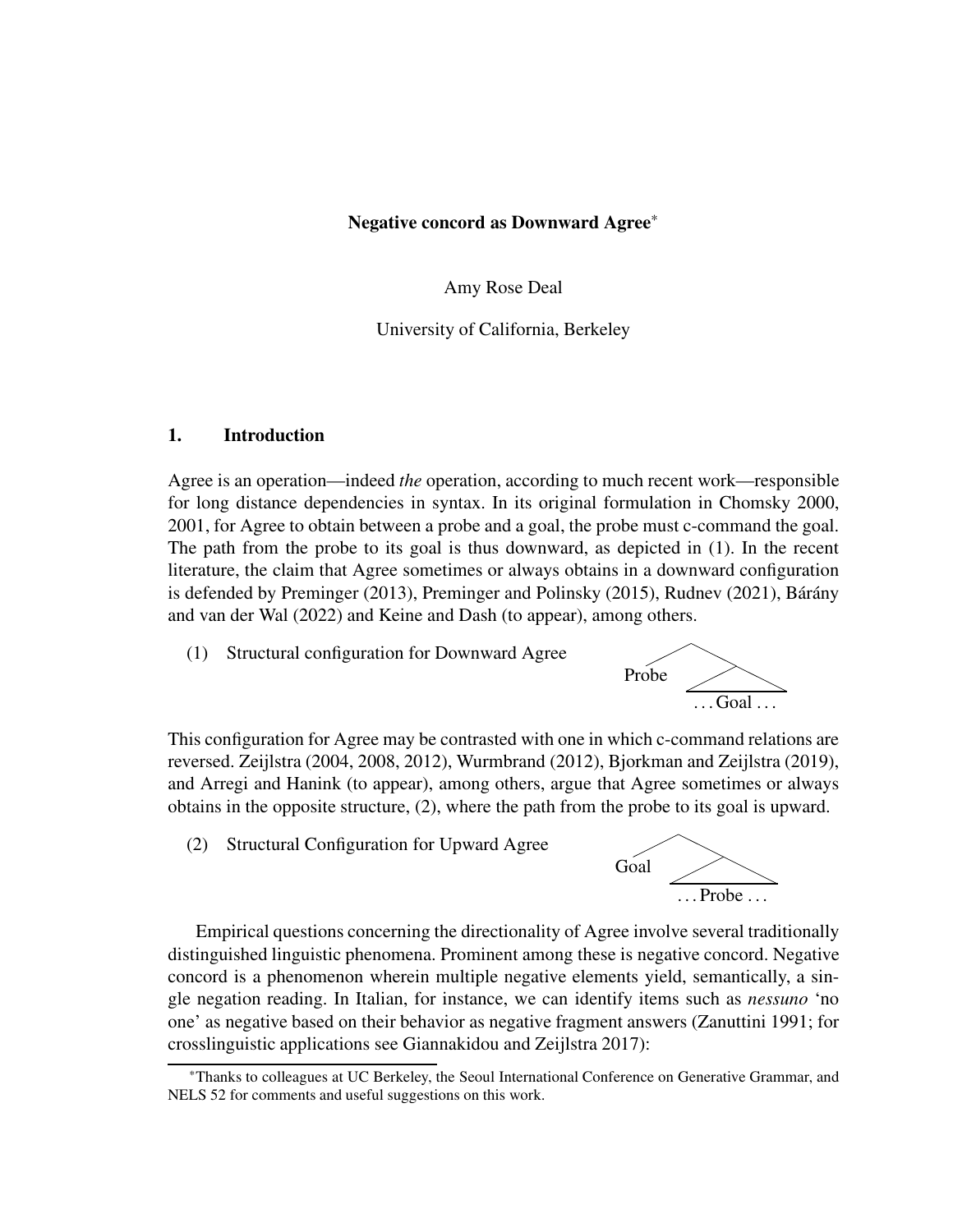Deal

(3) Italian (Zanuttini 1991:109) Q: Chi ha telefonato? A: Nessuno.

Who has called? Nobody.

A clause with two such elements, however, yields a single negation reading, (4a). This is also the case when a (postverbal) negative element cooccurs with sentential negation,  $(4b)$ .<sup>1</sup> These examples illustrate negative concord (NC).

(4) Negative concord in Italian (Zanuttini 1991:108, 111)

| a. | Nessuno ha detto niente. |                | Non ha telefonato nessuno. |  |
|----|--------------------------|----------------|----------------------------|--|
|    | nobody has said nothing  |                | NEG has called nobody      |  |
|    | Nobody said anything.    | Nobody called. |                            |  |

Negative concord has been approached with both syntactic tools and semantic ones.<sup>2</sup> On a syntactic approach, the appearance of multiple negations need not be taken at face value. Zeijlstra (2004) influentially proposed that the apparent mismatch between negative morphology and negative semantics reflects the contribution of Agree. Sentential negation semantically contributes negativity (and examples such as (4a) involve a covert sentential negation). Negative concord items (NCIs), such as *nessuno* 'nobody' or *niente* 'nothing', are not themselves semantically negative. Rather, they are indefinites in the scope of the semantic negation. NCIs are distinguished from other types of indefinites by virtue of the fact that they enter into Agree with the negation that scopes over them.

If NC involves Agree, which element is the probe and which the goal? The question is not readily answered by appeal to typical asymmetries between probes and goals from the realm of  $\phi$ -agreement. For instance,  $\phi$ -probes are heads, whereas  $\phi$ -goals are typically DPs. In NC, however, Agree may hold between two head-like elements. For a strict NC language like Czech, Zeijlstra proposes that NC holds between a covert negation (presumably a head) and the overt negative marker (also presumably a head). There is moreover no obvious correlate of the way that  $\phi$ -probes take different inflectional forms depending on goal φ-features. Accordingly, Zeijlstra's reasoning foregrounds *interpretability.* Negation is interpretable on the sentence negation, but not on NCIs (which, semantically, are just indefinites). So, NCIs must bear a [uNeg] feature, and be probes. The semantic negation must bear an [iNeg] feature, and be the goal.<sup>3</sup> An NCI occurs in the scope of negation, thus in negation's c-command domain, and probes upward to find its goal. Thus NC instantiates Upward Agree—indeed, Upward *Multiple* Agree, according to Zeijlstra, for cases like (5).

(5) 'I haven't said anything to anyone.' (Zanuttini 1991:147)

| Non.            | ha                    | detto niente | a nessuno.                                                                                                                |
|-----------------|-----------------------|--------------|---------------------------------------------------------------------------------------------------------------------------|
| <b>NEG</b>      | have.1sG said nothing |              | to nobody.                                                                                                                |
| $[iNeg]_{goal}$ |                       |              | $\begin{bmatrix} \text{uNeg} \end{bmatrix}$ <sub>probe</sub> $\begin{bmatrix} \text{uNeg} \end{bmatrix}$ <sub>probe</sub> |

<sup>&</sup>lt;sup>1</sup>The split between preverbal and postverbal negation makes Italian an example of a non-strict negative concord language. On strict vs. non-strict NC, see Penka (2011:16-19), Giannakidou and Zeijlstra (2017).

<sup>&</sup>lt;sup>2</sup>For helpful critical review, see Penka (2011:ch 2). A recent semantic approach is given by Kuhn (2022).

<sup>&</sup>lt;sup>3</sup>This reasoning follows Brown (1999), who uses not Agree but rather its theoretical precursor, feature movement, to account for licensing of Russian NCIs that are not in an overt spec-head relation with negation.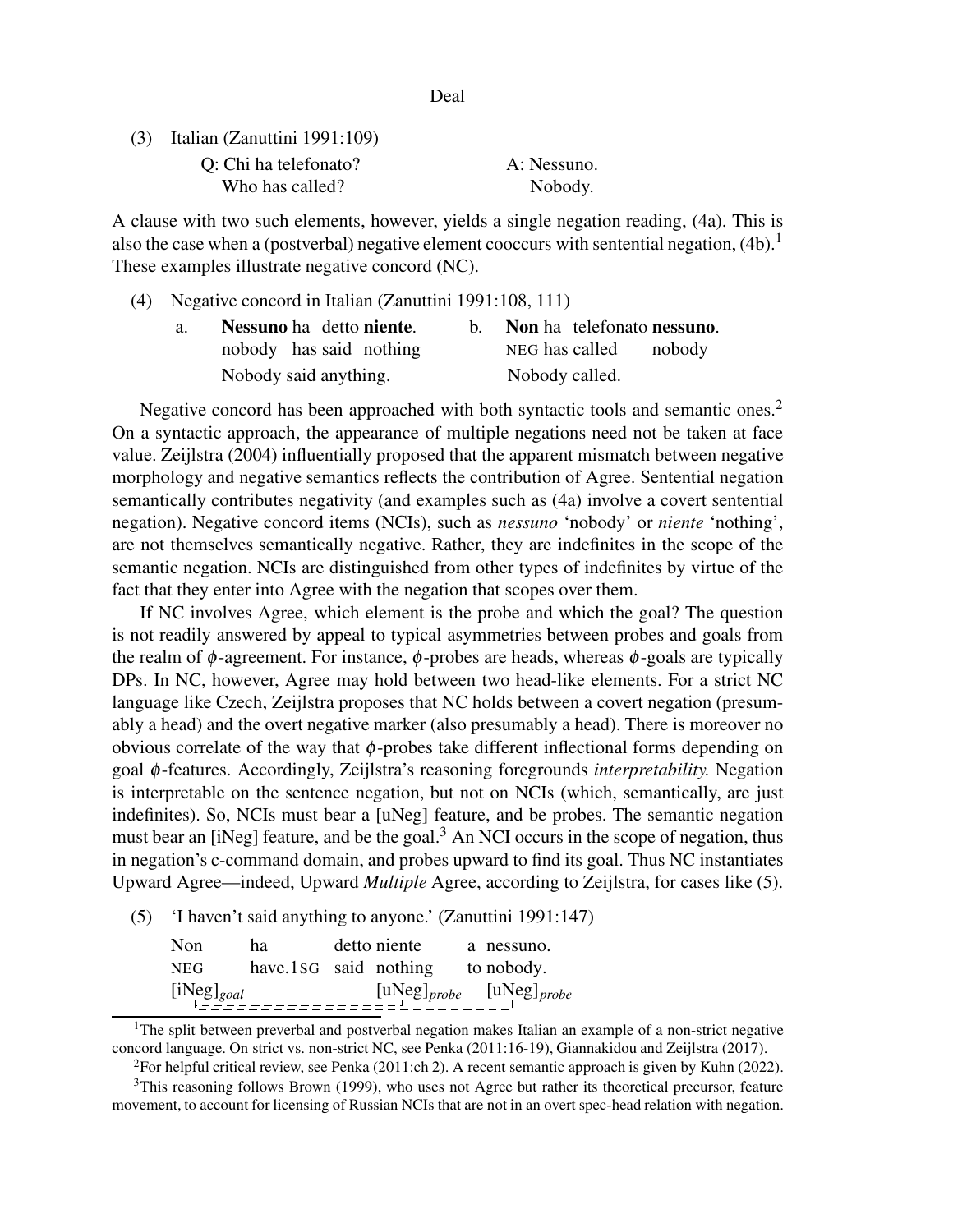### *Negative concord as Downward Agree*

This analysis is in the backdrop of a debate about Upward Agree between Zeijlstra and Preminger & Polinsky, all of whom accept the premise that Agree in NC would have to be upwards. Zeijlstra (2004 and especially 2012) argues as follows. If the NC relation (the relation between negation and NCIs) is Agree, it is Upward Agree. The NC relation is Agree. Therefore, Upward Agree must exist (*modus ponens*). Preminger (2013) and Preminger and Polinsky (2015) respond by denying the consequent (*modus tollens*). They concur that if the NC relation is Agree, it is Upward (so Upward Agree would need to exist). However, they argue that Upward Agree doesn't exist. Therefore, the NC relation must not be Agree.

In this paper, I argue that the shared premise of both arguments should be rejected. The NC relation can be handled purely with Downward Agree—a move that is especially natural if we adopt a view of Agree that de-centers (un)interpretability. In the next section, I provide such an account.

### 2. A new look at negative concord

I suggest a new look at negative concord through the lens of a theory of Agree that does away with uninterpretability entirely, namely the interaction/satisfaction theory (Deal 2015, to appear, a.o.). On this approach, the feature specification of a probe is not in terms of uninterpretable (or unvalued) features. Rather, probes are specified separately for the features they *interact* with (copy to themselves) and the features that *satisfy* them (cause probing to stop). Thus, the specification of a probe is [INT: $\alpha$ , SAT: $\beta$ ]. Interaction specification  $\alpha$ means that the feature  $[\alpha]$ , when encountered, is copied to the probe.<sup>4</sup> Satisfaction specification  $\beta$  means that encountering  $\lceil \beta \rceil$  halts further probing of additional goals.

Naturally definable in this theory is an *insatiable* probe—one for which no particular feature will halt probing. This idea can be understood against the backdrop of a variety of previous proposals for probes that Agree with all goals in their domain, e.g. Hiraiwa's (2001) Multiple Agree (adopted by Zeijlstra) or Bošković's (1999) invocation of "elements" that possess a formal inadequacy that is overcome by attracting all features F." An advantage of the interaction/satisfaction theory is that it allows for one Agree algorithm to unify cases of "probe-one" with "probe-all". There is a simple knob to turn: the satisfaction condition. We will make use of this idea in capturing aspects of the typology of negative concord (those captured by Penka  $(2011)$  in terms of  $\pm$ Multiple Agree parameterization).

Returning now to negative concord: without uninterpretability playing any special role in the system, semantic questions are not pertinent to determining probe vs. goal status. Thus there is no obstacle to treating NC as purely downward Agree: *negation is the probe, not the goal*. Let us suppose that NCIs bear some feature, call it [NW]. In Italian, the head hosting clausal negation bears an insatiable probe, [INT:NW, SAT: - ]. This probe interacts with (copies) the feature [NW], and there is no feature that it can encounter that will cause Agree to halt. Thus it enters into Agree with all bearers of [NW] within its domain.<sup>5</sup>

<sup>&</sup>lt;sup>4</sup>In Deal (to appear), I furthermore assume that features are organized into geometries. Interaction specification  $\alpha$  indicates that  $[\alpha]$  and all features geometrically entailed by it interact with the probe. This further elaboration of the theory of interaction is not necessary for the analysis proposed here.

<sup>5</sup>The domain of NC is, roughly, the clause; NC relations are not possible across (indicative) complement clause boundaries. See Haegeman and Zanuttini (1991), among many others.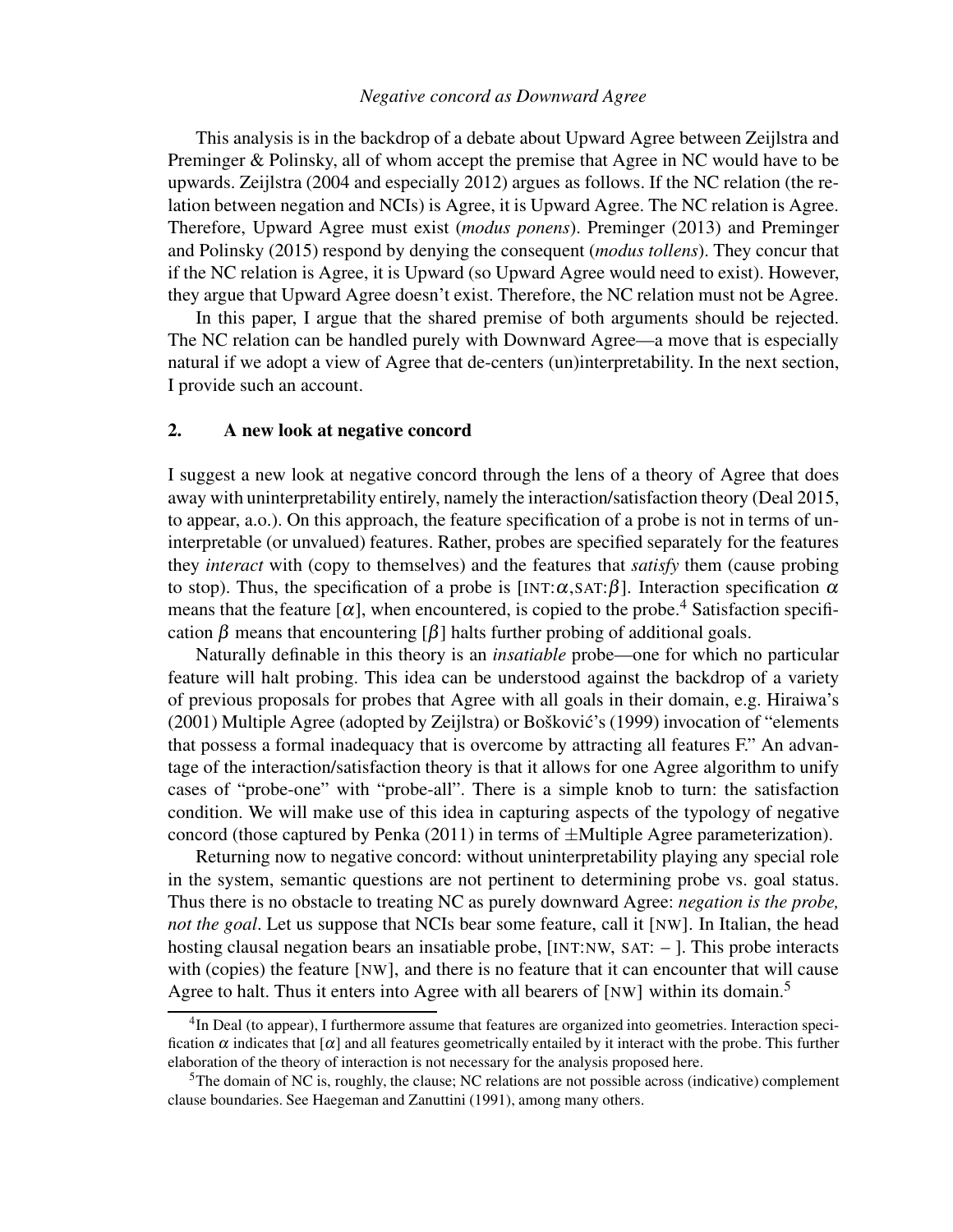Deal

(6) 'I haven't said anything to anyone.' (Italian)

| N <sub>on</sub>                             | ha                               |  | detto niente a nessuno.       |
|---------------------------------------------|----------------------------------|--|-------------------------------|
| Neg                                         | have lsg said nothing to nobody. |  |                               |
| $\left[\text{INT:NW, SAT:-}\right]_{probe}$ |                                  |  | $[N_W]_{goal}$ $[N_W]_{goal}$ |

Agree affects the morphological realization of the goal: NCI morphology, e.g. the forms *niente* and *nessuno*, reflects Agree with Neg. This type of proposal is familiar from the literature connecting morphological case to Agree (see e.g. Deal 2010, Clem 2019, Colley and Privoznov 2020); in Deal (2022), I dub it 'goal flagging'. It is this morphological effect that underlies the sense that NCIs are licensed by negation. Surface forms like *niente* and *nessuno* require semantic negation not due to a need to check a [uNeg] feature in the syntax (as Zeijlstra had proposed), but rather as a source of the agreement that gives rise to their distinctive morphology.<sup>6</sup> If there were no Agree with Neg, these indefinites simply could not be pronounced in this way. *It's the morphology that's "licensed", not the semantics.*

In terms of the questions about Agree directionality with which we began, a central consequence of this approach is that whether the NC relation involves Agree is independent of whether Upward Agree exists. A commitment to purely downward Agree directionality does not preclude an Agree-based analysis of NC (*pace* Preminger 2013, Preminger and Polinsky 2015). A commitment to an Agree-based analysis of NC does not preclude purely downward Agree directionality (*pace* Zeijlstra 2004, 2012).

I turn now to some additional consequences of this approach for the typology of NC.

# 3. Variation in negative concord

Negative concord shows substantial crosslinguistic variation. In this section, I show how various types of differences among negative concord systems can be captured in terms of familiar ways that probes can vary. First, focusing on (standard European) French, I propose that (i) not every head with negative semantics is a probe (much as not every T head is a  $\phi$ -probe) and that (ii) negative probes vary in their satisfaction conditions. Second, turning to West Flemish, I propose that NC probes vary in their movement-driving properties, much as  $\phi$ -probes do.

# 3.1 No probe, insatiable probe, simple probe: the case of French

Sentential negation in French has two parts, *ne* and *pas*; *ne* is typically omitted in speech. Negative concord in French is seen in examples such as (8), where NCIs are bolded. Note here that *ne* continues to be optionally present, but *pas* is absent.

(i) a. [INDEF, HUMAN, I|NEG]  $\leftrightarrow$  A b.  $[INDEX, HUMAN] \leftrightarrow B$ 

 $6$ As an example of how this might be implemented, suppose that that interaction with Neg results in an [I|NEG] feature on goals. Given the vocabulary in (i), a syntactic element with features [INDEF,HUMAN] is realized as A if it interacted with Neg (yielding the NCI form), and as B otherwise. For Italian, NCI forms such as *niente* 'nothing' and *nessuno* 'nobody' would be treated as realizing [I|NEG], as in (i-a).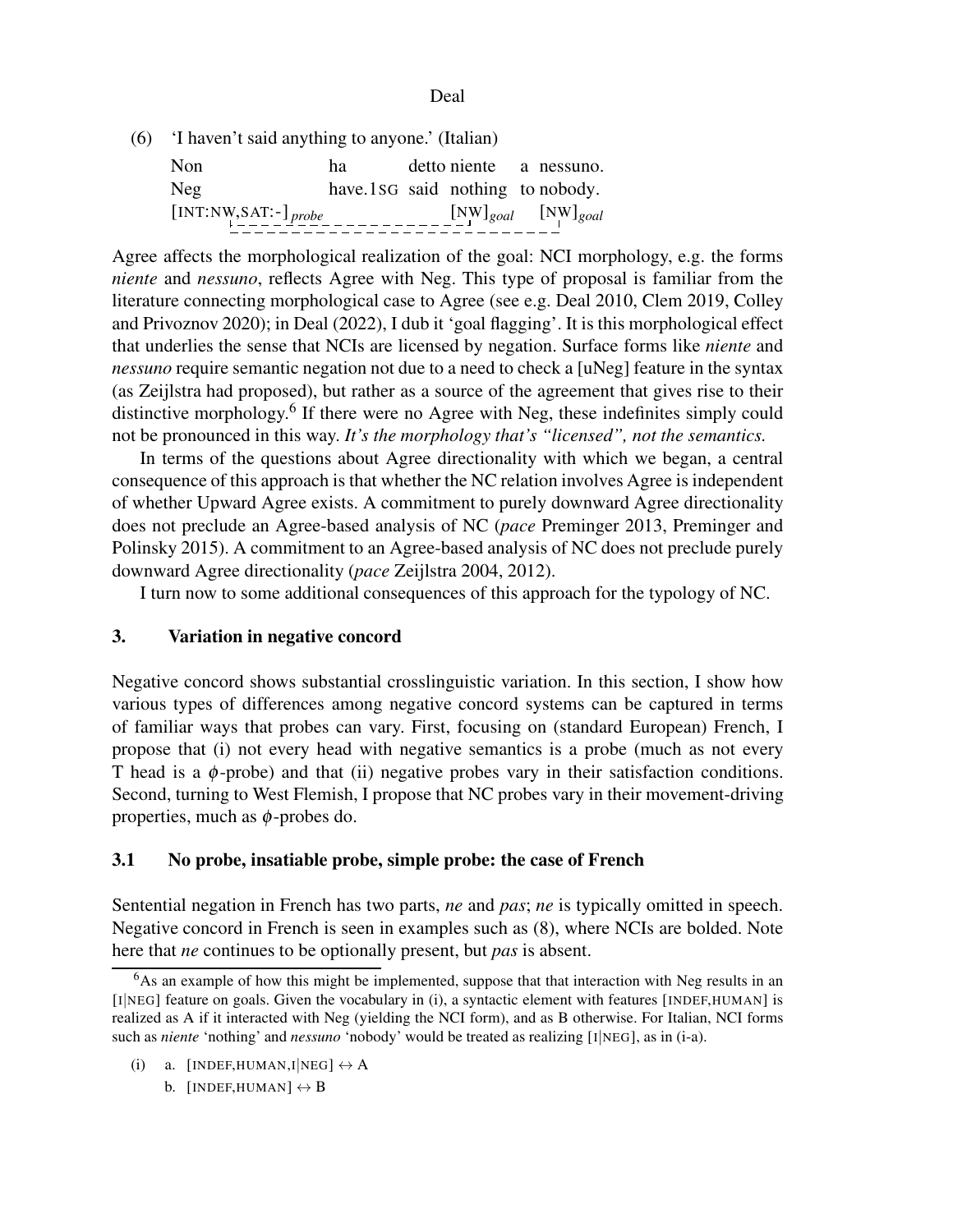- (7) Jean (ne) donne pas de l'argent `a Paul. J (NE) gives PAS of money to P Jean doesn't give money to Paul.
- (8) Personne (ne) donne jamais rien Nobody (NE) gives never nothing to nobody à personne. Nobody ever gives anything to anyone. (Miller 1991)

I adopt two aspects of the analysis of NC in French from Zeijlstra (2009). First, I assume that *ne* is not a Neg head or even an NCI, but rather a negative polarity item.<sup>7</sup> Second, sentential negation in French can be realized as *pas*, or it can be covert. (Appeal to a covert negation here is parallel to the analysis Zeijlstra gives for Italian examples such as (4a).) An example such as (8), where the negation is covert, is thus analyzed as in (9). This, so far, is exactly the same analysis as given for Italian above. (Note that *ne* is not shown as participating in the NC Agree relation because it is neither a probe nor an NCI goal.)

(9) 0 personne (ne) donne jamais rien à personne. 
$$
= (8)
$$
 nobody NE gives never nothing to nobody.  $[INT:NW, SAT:-]$   $[NW]$   $[NW]$   $[NW]$   $[NW]$   $[NW]$   $[NW]$   $[NW]$   $[NW]$   $[NW]$   $[NW]$   $[NW]$   $[NW]$   $[NW]$   $[NW]$   $[NW]$   $[NW]$   $[NW]$   $[NW]$   $[NW]$   $[NW]$   $[NW]$   $[NW]$   $[NW]$   $[NW]$   $[NW]$   $[NW]$   $[NW]$   $[NW]$   $[NW]$   $[NW]$   $[NW]$   $[NW]$   $[NW]$   $[NW]$   $[NW]$   $[NW]$   $[NW]$   $[NW]$   $[NW]$   $[NW]$   $[NW]$   $[NW]$   $[NW]$   $[NW]$   $[NW]$   $[NW]$   $[NW]$   $[NW]$   $[NW]$   $[NW]$   $[NW]$   $[NW]$   $[NW]$   $[NW]$   $[NW]$   $[NW]$   $[NW]$   $[NW]$   $[NW]$   $[NW]$   $[NW]$   $[NW]$   $[NW]$   $[NW]$   $$ 

French differs from Italian in what happens when NCIs co-occur with a clausemate overt negation. In Italian, such combinations can give rise to NC (see 4b)).<sup>8</sup> In French, however, the result is always a double negation (DN) reading (Rowlett 1998, Penka 2011:40-41).

- (10) Jean (n') a vu personne. Jean (NE) has seen nobody. Jean didn't see anybody.
- (11) Jean (n') a pas vu personne. Jean (NE) has PAS seen nobody. Jean didn't see nobody = Jean did see somebody. (Rowlett 1998:178)

Two previous approaches to this paradigm within an Agree-based view of NC have been given by Penka (2011:§2.3.3) and Zeijlstra (2009). Both analyses are couched within an interpretability-based view of Agree, and take NCIs to serve as probes, not goals. Penka's analysis focuses on properties of NCIs. She proposes that NCIs in French may only Agree with a covert negation; thus French NCIs bear not simply [uNEG], but rather a special feature [uNEG0], specifying covertness. Zeijlstra's analysis focuses on properties of negation itself. He proposes that, despite its negative semantics, *pas* actually does not bear an [iNeg] feature, and thus cannot be a goal for Agree with NCIs. On both analyses, an NCI must always Agree with a negation, and but only a null negation can be a goal for Agree in French. So, a null negation must be present in (11) in addition to *pas*, resulting in double negation.

<sup>&</sup>lt;sup>7</sup>On the differences between NPIs and NCIs, see Penka (2011: §2.2.1, §2.3.2.1).

<sup>&</sup>lt;sup>8</sup>It is important in Italian (4b) that the NCI is postverbal: preverbal NCIs can result in a double negation reading when combined with the overt negative marker, like in French (Penka 2011:52-53). Notably, (standard European) French shows the DN reading regardless of order when NCIs and *pas* combine (Rowlett 1998).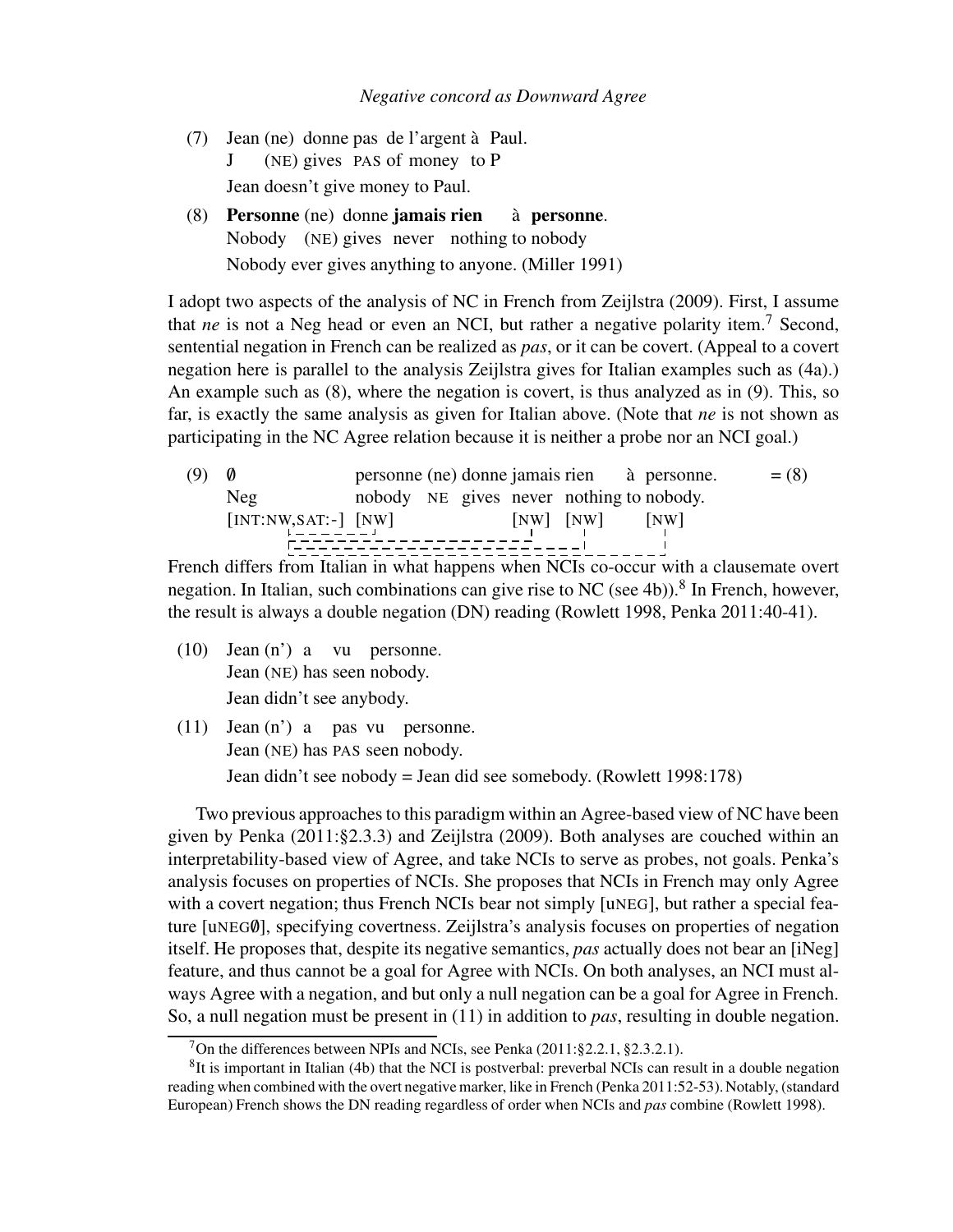#### Deal

The approach to NC outlined in the previous section allows for a particularly straightforward alternative: *pas* is a semantic negation, but syntactically simply bears no probe. Thus, like on Penka's and Zeijlstra's analyses, (11) must contain an additional negation beyond *pas* in order for the NCI to be licensed (morphologically). From this perspective, the syntactic difference between overt and covert negation in French is similar to the difference between finite and nonfinite T for φ-Agree. One bears a probe and one does not. It is not necessary to stipulate a difference in the nature of NCIs between French and Italian; nor is it necessary to posit a level of "interpretable features" which cannot simply be read off of semantic interpretations. Rather, the facts reflect a familiar way that heads syntactically vary, within languages (French *pas* vs.  $\theta_{neg}$ ) and across them (French *pas* vs. Italian *non*).

A further interesting property of NC in French concerns the readings possible when NCIs combine. A combination of two NCIs can yield either a negative concord reading or a double negation reading (see esp. de Swart and Sag 2002).<sup>9</sup>

- (12) Personne (n') aime personne nobody (NE) loves nobody. (de Swart and Sag 2002:376)
	- a. 'Nobody loves anybody.' (NC)
	- b. 'Nobody loves nobody = everybody loves somebody.' (DN)

To account for this pattern, Penka (2011) proposes that Multiple Agree is not obligatory in French. I suggest a translation of this insight into the interaction/satisfaction theory: negation in French may involve either an insatiable probe or one with [SAT:NW]. A probe of the latter type will only be able to Agree with one NCI, whereas a probe of the former type can Agree with an unlimited number of NCIs. For a sentence like (12), the NC reading is derived when a single, insatiable Neg probe Agrees with both NCIs (cp. Penka 2011:82).

(13) Negative concord reading: 'Nobody loves anybody.'

| Ø                                                                              |                         |  | personne (n') aime personne. |
|--------------------------------------------------------------------------------|-------------------------|--|------------------------------|
| Neg                                                                            | nobody NE loves nobody. |  |                              |
| $\begin{bmatrix} \text{INT:} \text{NW,} \text{SAT:} \\ \text{N} \end{bmatrix}$ |                         |  | [NW]                         |

The double negation reading is derived when two negations are merged, at least the higher of which bears [SAT:NW] (cp. Penka 2011:83).

(14) Double negation reading: 'Nobody loves nobody.'

| - 0                                                                                                    | personne $\emptyset$ |                   | $(n')$ aime personne. |
|--------------------------------------------------------------------------------------------------------|----------------------|-------------------|-----------------------|
| Neg                                                                                                    | nobody Neg           |                   | NE loves nobody.      |
| $\begin{bmatrix} \text{INT:NW}, \text{SAT:NW} \end{bmatrix}$ $\begin{bmatrix} \text{NW} \end{bmatrix}$ |                      | $[INT:NW, SAT:-]$ | [NW]                  |

One correct prediction of this system, noted by Penka (2011:83), is that the availability of the double negation reading depends on the structural position of the NCIs. In (12),

 $9$ This pattern is typologically independent of the previous one: Romanian also allows both NC and DN readings for combinations of NCIs, but the combination of an NCI with sentential negation never yields double negation (Iordachioaia and Richter 2009, Penka 2011:87-88).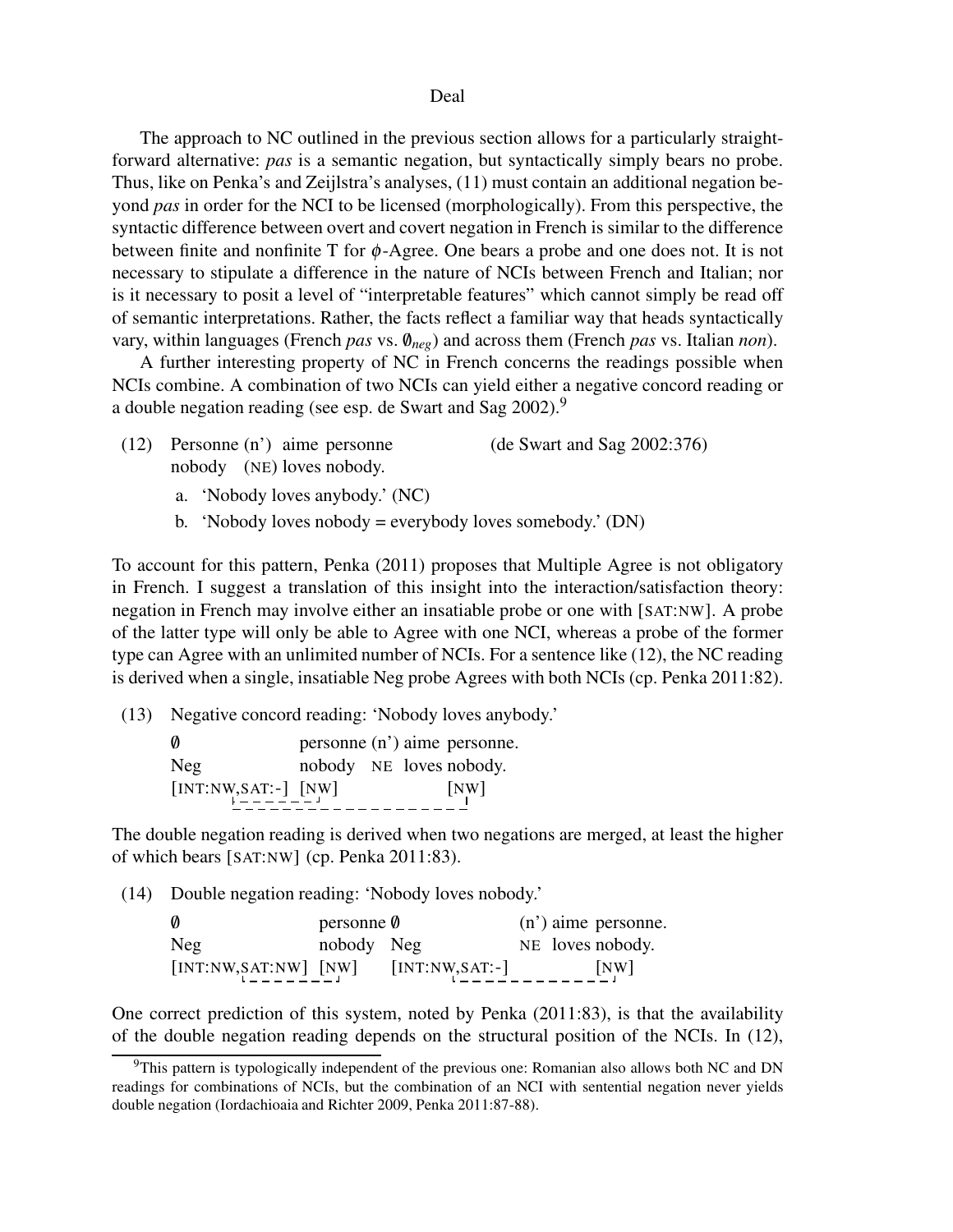## *Negative concord as Downward Agree*

one NCI occupies subject position and another is VP internal. Two plausible positions for negation in (14) are thus TP-level and VP-level. If, on the other hand, the two NCIs are both VP internal, there is not an attachment site for negation in between them. Accordingly, (15) must involve both NCIs Agreeing with a single negation, yielding a NC reading. A double negation reading is not possible.<sup>10</sup>

(15) Je n'ai I NE-have recommended nobody to nobody. recommandé personne à personne. (Penka 2011:83) Only reading: I haven't recommend anyone to anybody. (NC)

An additional correct prediction is that adding further NCIs to a sentence such as (12) will not change the number of readings available. Because the lower negation in  $(14)$  is insatiable, any number of NCIs within its scope can Agree with it. Thus clauses with three or more NCIs behave like those with two NCIs (de Swart and Sag 2002:397): they allow a full NC reading (one negation) and a double negation reading. It is *not* the case that every NCI requires its own negation, such that a three-NCI sentence would have only a triple negation (=single negation) interpretation.

Overall, the data from French show us three types of NC behaviors among semantic negations, (16). All three elements have the same semantics (clausal negation). They differ in whether they bear an [NW]-interacting probe, and in the satisfaction conditions thereof.

- (16) Syntactic variation among semantic negations in French
	- a. *pas*: no probe
	- b.  $\varnothing_1$ : insatiable probe, [INT:NW,SAT:-]
	- c.  $\varnothing$ <sub>2</sub>: simple [NW] probe, [INT:NW,SAT:NW]

Each of these behaviors occurs independently in other languages. In languages lacking NC (e.g. standard English), overt negation always lacks a [NW] probe, as in (16a). In languages with NC, but where multiple NCIs and negation-plus-NCI combinations never yield double negation readings (e.g. Russian, Brown 1999), the only option is an insatiable [NW] probe, as in (16b). Languages allowing (16c) but not (16b) require a separate negation for each NCI. However, the negation and the NCI are separate syntactic pieces, and can thus be separated by other (scope taking) material. Penka (2011) shows that this provides exactly the ingredients needed for an analysis of "scope-splitting" in non-NC languages, such as standard English and German. In (17), for instance, the possibility modal scopes between the negation and the existential associated with *no compromise with such people*. The sentence can be paraphrased as 'It is not possible that there is a compromise with such people.'

(17) There can be no compromise with such people. Scope:  $\neg \Diamond \exists$ 

Penka argues that the best analysis of such cases involves treating the *no*-phrase as an NCI that Agrees with a higher covert negation. This negation must bear a probe as in (16c): it can Agree only with one NCI. Thus, a sentence with two *no* phrases has only a DN reading. Overall, (standard) English and French are alike in having an overt, probe-free negation, (16a), along with a covert negation bearing an [NW] probe.

<sup>&</sup>lt;sup>10</sup>Note that the contrast between (12) and (15) is potentially challenging from the perspective of theories that treat French NCIs as inherently semantically negative (e.g. de Swart and Sag 2002).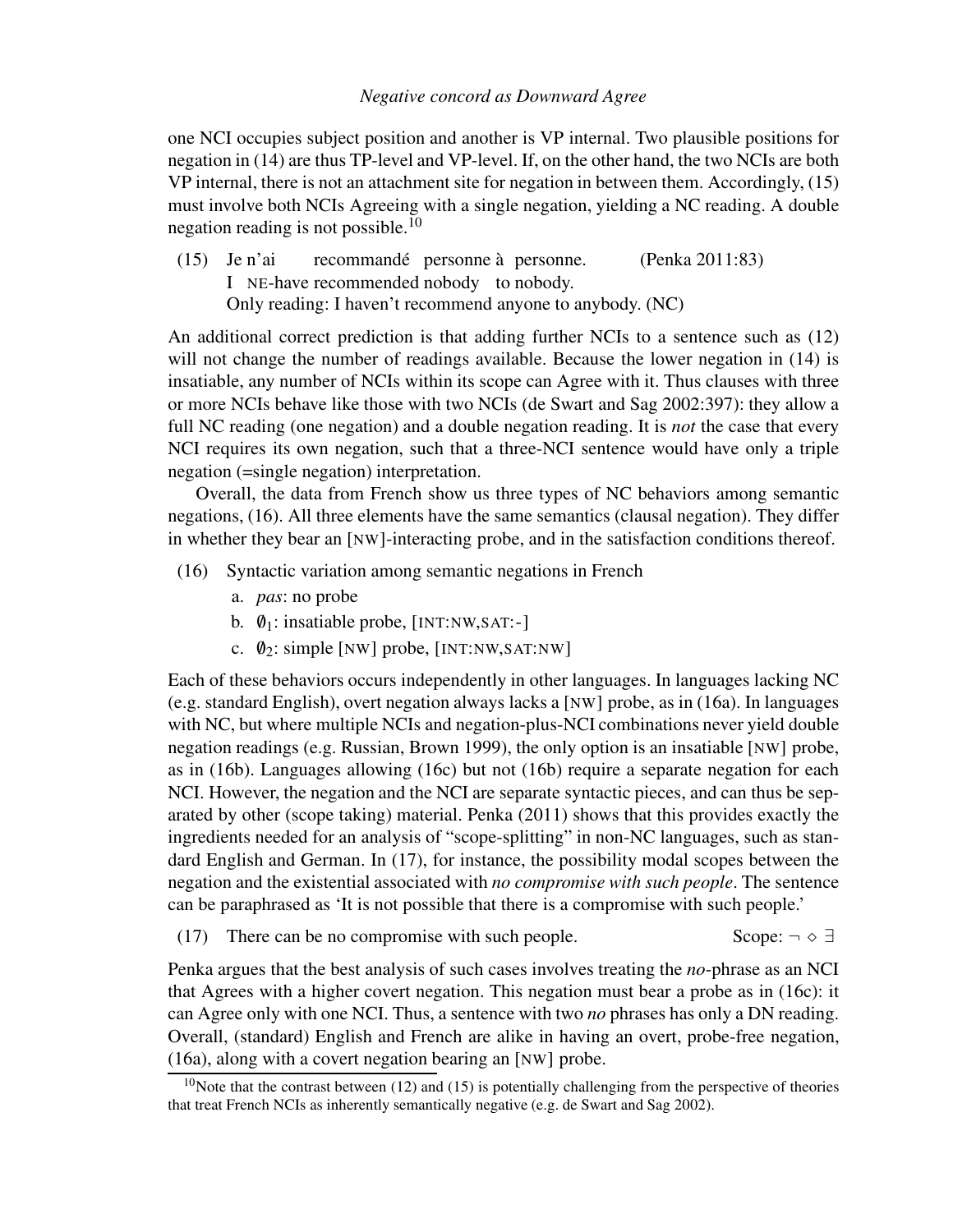# 3.2 Negative concord and movement: West Flemish

Various proposals for the syntax of NC involve mandatory movement for NCIs, whether overtly or covertly, to the specifier of a negative head (see e.g. Zanuttini 1991, Haegeman and Zanuttini 1991, Haegeman 1995, Brown 1999, Giannakidou 2000). In West Flemish, for instance, sentential negation can be expressed by the negative marker *nie*, which appears at the left edge of VP (Haegeman and Zanuttini 1991). See (18a). *Nie* enters into negative concord with any number of NCIs appearing to its left, (18b). If, by contrast, an NCI follows *nie*, only a double negation reading is possible, (18c). This type of connection between negative concord and movement leads Haegeman and Zanuttini to propose the Neg Criterion, requiring that  $Neg<sup>0</sup>$  and NCIs stand in a spec-head relation.

## (18) West Flemish

- a. da Valère gisteren nie that Valère yesterday not [<sub>*VP*</sub> tegen zen voader geklaapt eet ]. against his father talked has that Valère did not talk to his father yesterday. (Haegeman and Zanuttini 1991)
- b. da Valère **nooit<sub>i</sub> an geen mens**<sub>*j*</sub> **niets**<sub>k</sub> nie [<sub>*VP*</sub> t<sub>*i*</sub> t<sub>*j*</sub> t<sub>*k*</sub> gezeid oat ]. that Valère never to no person nothing not said had that Valère had never told anything to anyone (NC) (Haegeman 1995:133)
- c. da Valère **nooit**<sub>*i*</sub> an geen mens<sub>*j*</sub> nie [<sub>*VP*</sub> t<sub>*i*</sub> t<sub>*j*</sub> niets that Valère never to no person not nothing said gezeid oat ]. had that Valère never said nothing to anyone (DN) (Haegeman 1995:133)

No such broad stipulation is required on the interaction/satisfaction theory. Patterns like (18) result simply from a [NW] probe that attracts all elements it interacts with—much as multiple *wh*-fronting results when a *wh*-probe attracts all elements it interacts with. In (18b), a [NW] probe on *nie* interacts with three NCIs, and thus all three move to it:<sup>11</sup>

(19) nooit [an geen mens] niets never to no person nothing Neg nie [<sub>VP</sub> <del>nooit an geeh mens niets</del> never to no person nothing said gezeid oat ] had

If we assume that the *nie* probe obligatorily drives movement of elements that it interacts with, then in (18c), the absence of this movement shows that the NCI *niets* has not Agreed with *nie*. However, the fact that it nevertheless is realized with NCI morphology shows that it has Agreed with a negation. This situation can only obtain if there is another, covert negation in the clause, along with negation *nie*. This explains the double negation reading.

One notable difference between the interaction/satisfaction account of these data and the Neg Criterion account concerns the nature of crosslinguistic variation. For Haegeman and Zanuttini, the Neg Criterion is universal. Variation could concern only the level at which it holds (S-Structure vs. LF). By contrast, on the interaction/satisfaction proposal, there is no particular reason why *all* negation heads participating in [NW]-probing should have to drive movement. This means that it is not necessary to appeal to covert NCI movement in languages such as Italian, (4). Furthermore, we might expect to see variation

<sup>11</sup>While I treat *nie* as negation, negation could instead be covert, with *nie* as an NCI (Haegeman 1995).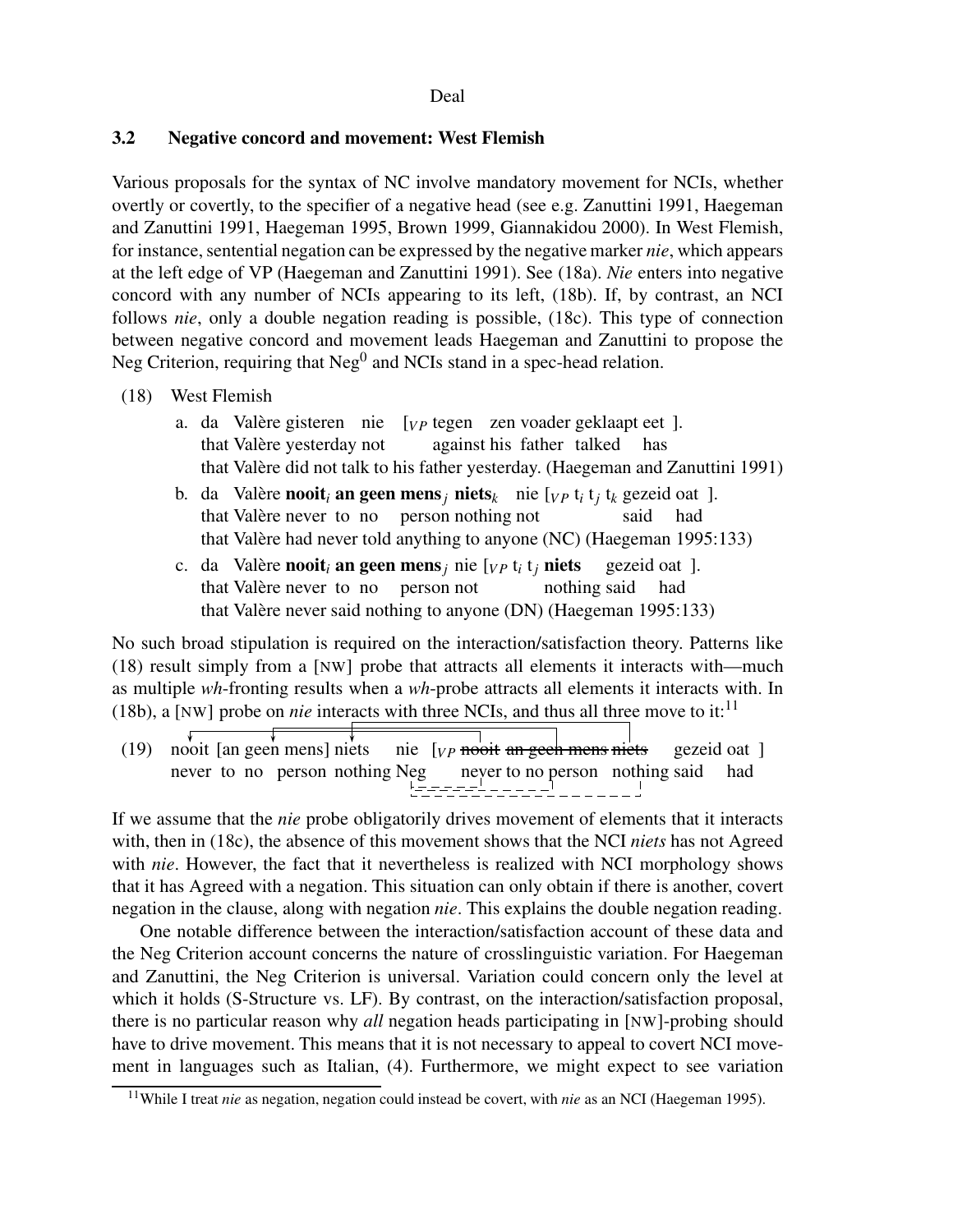## *Negative concord as Downward Agree*

within a language, where some negation heads participating in [NW]-Agree drive movement whereas others do not. The result would be a system where NCIs move to negation, but only some of the time. (This approach is perhaps applicable to Scandinavian; see Penka (2011:188-9).)

Overall, the patterns just reviewed suggest that NC typology reflects two familiar properties of functional heads: what probe they bear, and whether the probe drives movement. Treating NC as a case of probing by Neg, rather than by NCIs, brings it in line with parameters we expect for other types of Agree relations. Indeed, the full typology produced by crossing the two points of variation yields five attested types of patterns:

|                                                                    | Negation bears:   |                       |                                    |  |
|--------------------------------------------------------------------|-------------------|-----------------------|------------------------------------|--|
| Standard European French (pas), Standard English (n't)<br>no probe |                   |                       |                                    |  |
| (20)                                                               |                   | Probe drives movement | Probe doesn't drive movement       |  |
|                                                                    | $[INT:NW, SAT:-]$ | West Flemish          | Italian                            |  |
|                                                                    | [INT:NW, SAT: NW] | Swedish               | Standard English $\theta$ negation |  |

Without a probe on the negation, there is neither NC nor scope-splitting (as in (17)); this is the case with French *pas*. If there is a probe, Agree may or may not drive movement of interacting NCIs. Among languages with an [INT:NW,SAT:-] probe, interaction drives movement in West Flemish; in Italian, it at least does not drive overt movement, and I assume for simplicity that there is no movement at all. In a language with an [INT:NW,SAT:NW] probe, every NCI requires its own negation (and their syntactic separability is diagnosed by scope splitting). Again, in some such languages, e.g. Swedish, NCIs move to negation (Penka 2011:182-3), whereas in others (e.g. English) they plausibly do not.

# 4. In sum

I have aimed to show that treating negative concord as downward Agree is both theoretically viable and typologically productive. On the first count, I have pushed for a separation between analytical decisions as to probe vs. goal status and the question of what is semantically interpreted (and how). This builds on a tradition of work on Agree that accords increasingly less status to questions of (un)interpretability (see esp. Béjar 2003, Preminger 2014). On the second count, I have argued that negation probes, like  $\phi$ -probes, differ in their satisfaction conditions and in whether they drive movement. Thus central aspects of the typology of NC are assimilated to familiar parameters of the typology of agreement.

#### References

Bárány, András, and Jenneke van der Wal. 2022. We don't Agree (only) upwards. *LI*.

- Bjorkman, Bronwyn, and Hedde Zeijlstra. 2019. Checking up on (φ-)agree. *Linguistic Inquiry* 50:527–569.
- Bošković, Željko. 1999. On multiple feature checking: multiple wh-fronting and multiple head movement. In *Working minimalism*, 159–187. MIT Press.

Brown, Sue. 1999. *The syntax of negation in Russian : a minimalist approach*. CSLI.